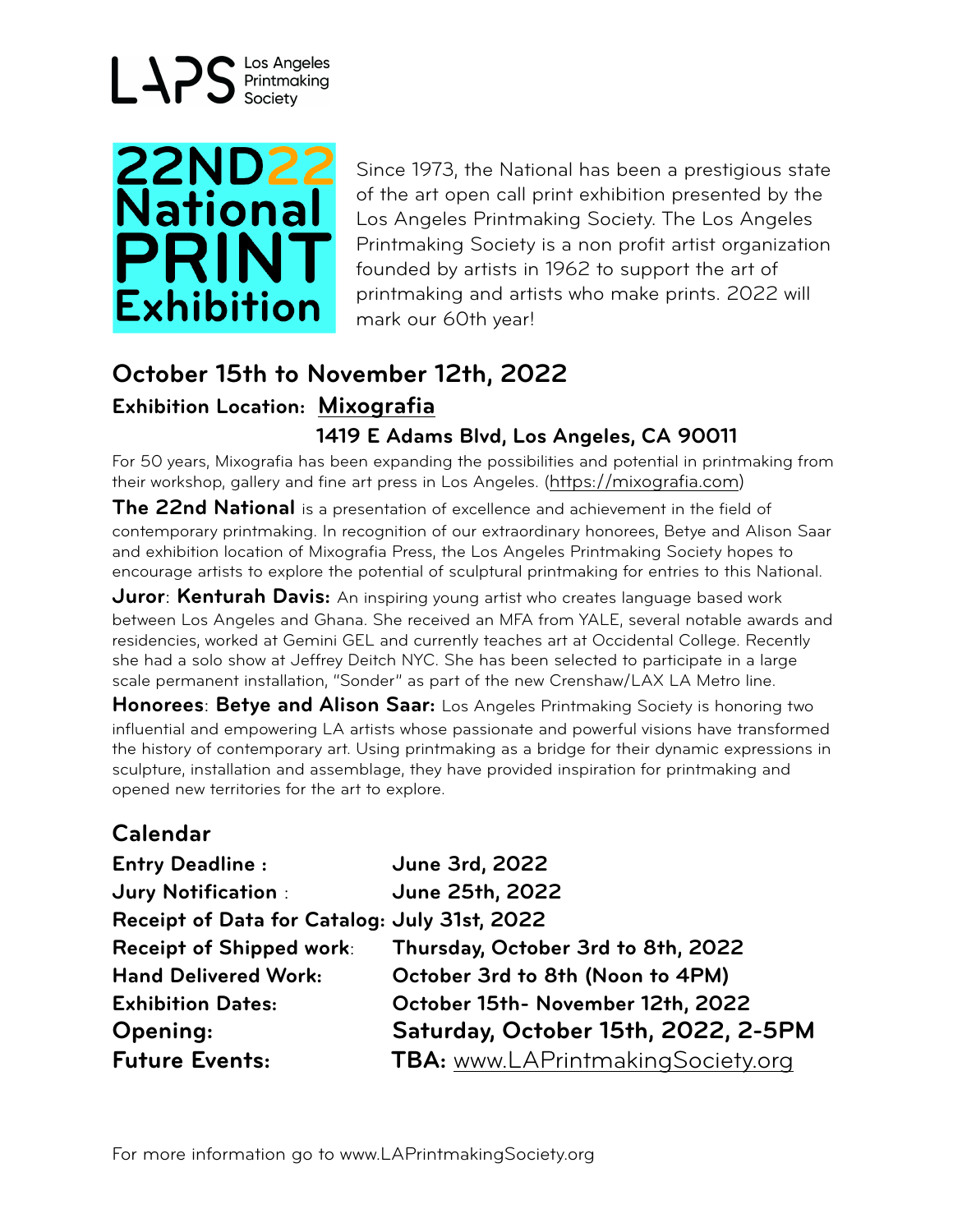

#### **AWARDS:**

The 21st National yielded over \$3000 in cash and purchase awards from public and private collections, including Hiromi Paper, Graphic Chemical and Ink, and Takach Press and the LA Printmaking Purchase Award and the Betye Saar Advocacy Award.

#### **Catalog:**

A catalog will be produced and one copy will be distributed to each participating artist. Consent to reproduce artwork in the exhibition, publicity and the catalog is assumed. All accepted artists must submit a high resolution JPG of accepted artwork and a bio that will be used for the catalog by Friday, July 29th, 2022. Accepted artists will be listed on all exhibition announcements, posters and promotions.

#### **Membership**

The National is an Open Call to artists making prints. All accepted artists will be given a Los Angeles Printmaking Society membership for the period of one year and will have

membership privileges to participate in membership shows through January 2023.

#### **Eligibility**:

Open to all artists residing in the United States and territories who make art using printmaking techniques. Artwork submitted should be from the past three years to represent your current practice. Artists who create in groups are eligible to apply.

#### **Media**

Original works in all printmaking media including monotypes, monoprints, threedimensional work and installations that primarily utilize printmaking techniques. Los Angeles Printmaking Society will not accept traditional photographic prints, off-set reproductions or reproduction of artwork originally made using other media.

#### **Specifications:**

All delivered work must match the juried image; substitutions of accepted works will not be allowed. **Framed work**: must be professionally framed using Plexiglas and a standard white or off-white window mat a minimum of 3 inches wide. Your print must be securely

mounted to the backing board. Frames must be ready to hang with wire or D-rings. Pack your framed print in a clear plastic bag before boxing. Include instructions for any special hanging instructions. With your acceptance letter, you will receive labeling forms, detailed packing instructions, and a loan agreement to complete and sign and return

with your artwork. **Unframed work**: must include all installation hardware and be ready to hang. Unframed work must include the signed "permission for use" document along with the loan agreement that you will receive with acceptance. Any work not including installation hardware or documents, will not be installed. **Installation work:** Installation pieces must be installed by the artist or artist group only. We will work with artists to adapt the installation according to available space and installation requirements but flexibility in this presentation must be accepted here.

## **Online Entry Link:**  [https://artist.callforentry.org/festivals\\_unique\\_info.php?ID=9778](https://artist.callforentry.org/festivals_unique_info.php?ID=9778)